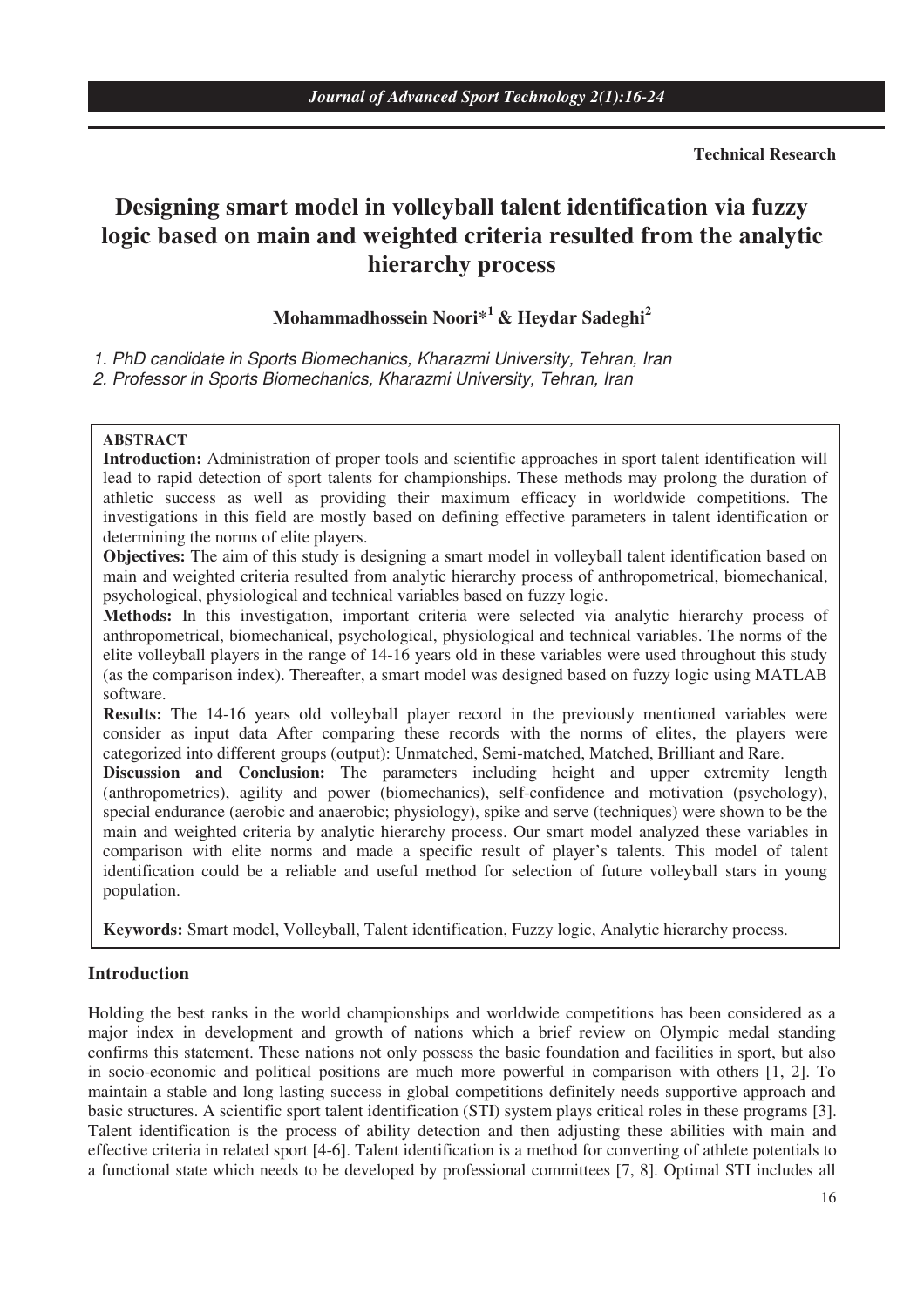important indices and provides a comprehensive model which leads to a significant result [9-11]. In recent years in the STI studies at the beginning talent identification criteria are determined following measurement the norms of these criteria in elite players and then comparing the results of participants with elites in order to show their talent in related sport. But in the past, the researchers reported the patterns based on innate and acquired factors for initial screening which finally conducted the athlete towards the proper field with higher chance of success [11]. In this study, the main criteria in anthropometry, biomechanics, psychology, physiology and techniques in volleyball were defined by analytic hierarchy process (AHP) and weighted based on their effectiveness. Afterwards, with the use of intelligent algorithm based on fuzzy logic and based on the 14-16 years old elite volleyball players norms, a smart model was designed which received the volleyball players records as input in the height and upper extremity length (anthropometrical parameters); agility and power (biomechanical parameters); self-confidence and motivation (psychological parameters); specific endurance (aerobic and anaerobic; physiological parameters); spike and serve (technical parameters), and in comparison with elite volleyball players determined their absolute ability and potential as the output. Multiple-criteria analysis and considering several factors could make the interpretation of STI very complicated [12, 13]. So, applying the models based on artificial intelligent algorithm for the capacity of processing huge volumes of data and the power of precise interpretation will result in a valid method in volleyball talent identification. Fuzzy logic algorithm in contrast to classical zero-one law considers all criteria between 0 and 1 (not only the existence or not existed) [14]. The administration of this concept in STI will lead to a more detailed comparison of athletes together or compared to a specific index (obtained of elite athletes). The accurate and valid information for the main and weighted criteria is needed for efficient and comprehensive model. In this research, the viewpoints of experts in volleyball talent identification are gathered via AHP questionnaire and analyzed by the EXPERT CHOICE software. In this study for the first time we designed a standard and smart model for volleyball talent identification in order to better detection of ability and potential of 14 to 16 years old players while traditional STIs were solely based on visual observations of one or two criteria. The aim of the current study was to design the smart model in volleyball talent identification based on main and weighted criteria resulted from analytic hierarchy process of anthropometrical, biomechanical, psychological, physiological and technical variables based on fuzzy logic.

# **Technical and Experimental Methods**

In our study, the viewpoints of 15 expert coaches in AHP questionnaires were gathered for criteria determination in volleyball talent identification (table 1), then data analysis with EXPERT CHOICE software revealed the important and main criteria as well as their weight. The AHP technique is a valuable and valid way for complex decision analysis. This method is based on pairwise comparisons of elements with each other considering their impact, and has an application in group decision making (developed by Thomas L. Saaty, in the 1970s). The AHP technique reflects the human judgment and converts the complex relations to a comprehensible format and defines a weight or priority for the elements. In other words, the AHP is the theory of measurements by pairwise comparisons and is dependent to expert judgment to obtain priority scales.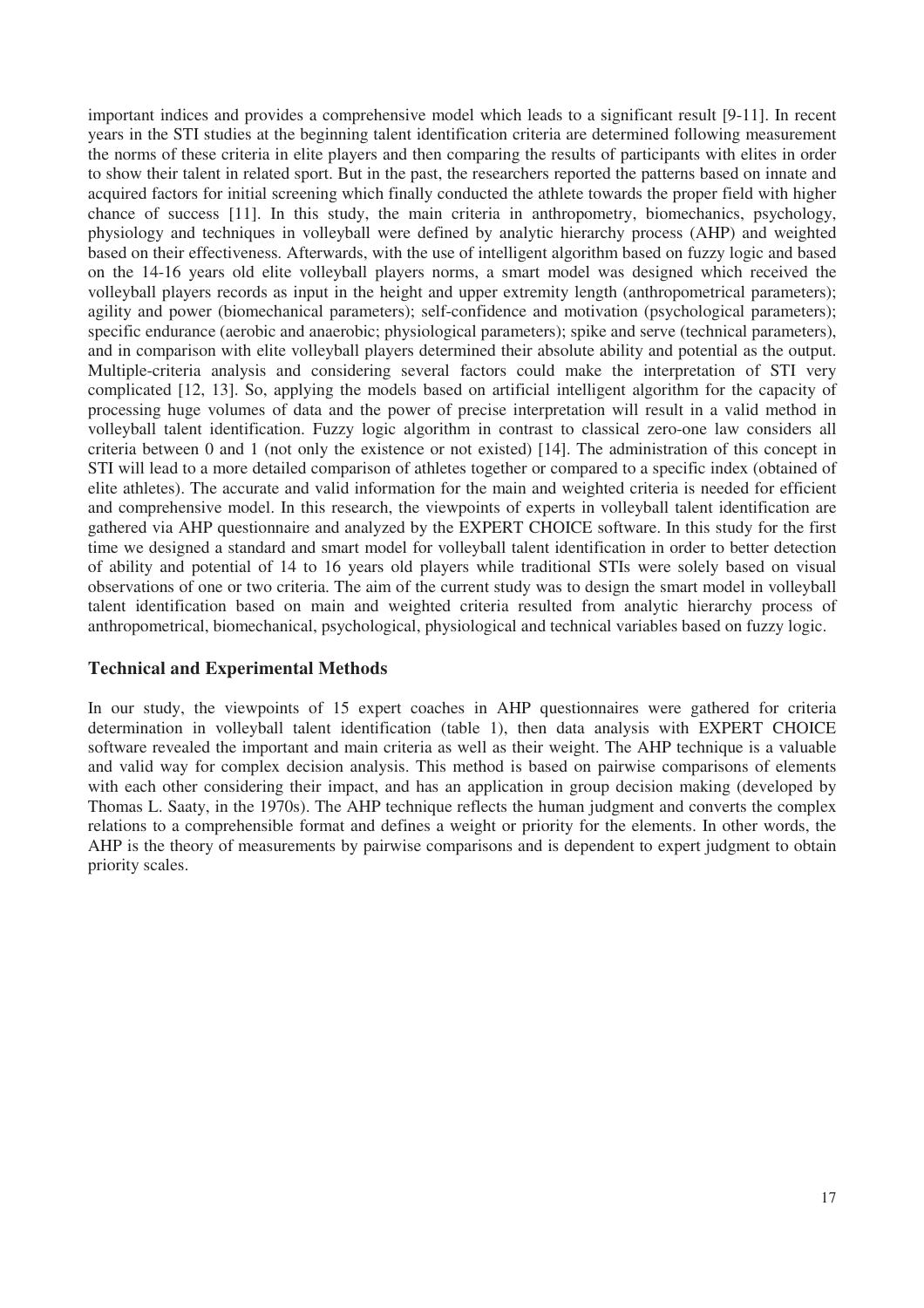| Table 1. Field and criteria for the volleyball talent identification |      |                                            |                |  |  |  |
|----------------------------------------------------------------------|------|--------------------------------------------|----------------|--|--|--|
| <b>Field</b>                                                         | Code | Criteria                                   | Code           |  |  |  |
|                                                                      |      | Height                                     | a <sub>1</sub> |  |  |  |
|                                                                      |      | Lower extremity length                     | a <sub>2</sub> |  |  |  |
| Anthropometrics                                                      | A    | Upper extremity length                     | $a_3$          |  |  |  |
|                                                                      |      | Palm-size                                  | $a_4$          |  |  |  |
|                                                                      |      | Shoulder width                             | a <sub>5</sub> |  |  |  |
|                                                                      |      | Agility                                    | b <sub>1</sub> |  |  |  |
|                                                                      | B    | Endurance                                  | b <sub>2</sub> |  |  |  |
| <b>Biomechanics</b>                                                  |      | Strength                                   | b <sub>3</sub> |  |  |  |
|                                                                      |      | Flexibility                                | $b_4$          |  |  |  |
|                                                                      |      | Power                                      | $b_5$          |  |  |  |
|                                                                      |      | Self-confidence                            | C <sub>1</sub> |  |  |  |
|                                                                      | C    | Motivation                                 | C <sub>2</sub> |  |  |  |
| Psychology                                                           |      | Focus                                      | $C_3$          |  |  |  |
|                                                                      |      | Goal-directed behavior                     | $C_4$          |  |  |  |
|                                                                      |      | Imagination                                | c <sub>5</sub> |  |  |  |
|                                                                      |      | Aerobic endurance                          | d <sub>1</sub> |  |  |  |
|                                                                      | D    | Anaerobic endurance                        | $d_2$          |  |  |  |
| <b>Physiology</b>                                                    |      | Specific endurance (aerobic and anaerobic) | $d_3$          |  |  |  |
|                                                                      |      | Lactic acid tolerance                      | $d_4$          |  |  |  |
|                                                                      |      | Spike                                      | e <sub>1</sub> |  |  |  |
|                                                                      |      | Serve                                      | e <sub>2</sub> |  |  |  |
| <b>Technique</b>                                                     | E    | Forearm pass                               | $e_3$          |  |  |  |
|                                                                      |      | Overhead pass                              |                |  |  |  |

The scoring scale of variables for AHP questionnaire is presented in table 2.

| Table 2. Pairwise scoring scales in AHP questionnaire. |                        |  |  |  |  |  |
|--------------------------------------------------------|------------------------|--|--|--|--|--|
| The importance of criteria                             | <b>Numerical value</b> |  |  |  |  |  |
| Most important                                         |                        |  |  |  |  |  |
| Very strong importance                                 |                        |  |  |  |  |  |
| Strong importance                                      |                        |  |  |  |  |  |
| Slightly more important                                |                        |  |  |  |  |  |
| Similar importance                                     |                        |  |  |  |  |  |

The example of AHP questionnaire is shown in table 3. For instance height has a value of three in comparison with lower extremity length which shows that height is slightly more important than lower extremity length (as shown in table 2). In contrast, lower extremity length compare to height has a value of one third (0.333).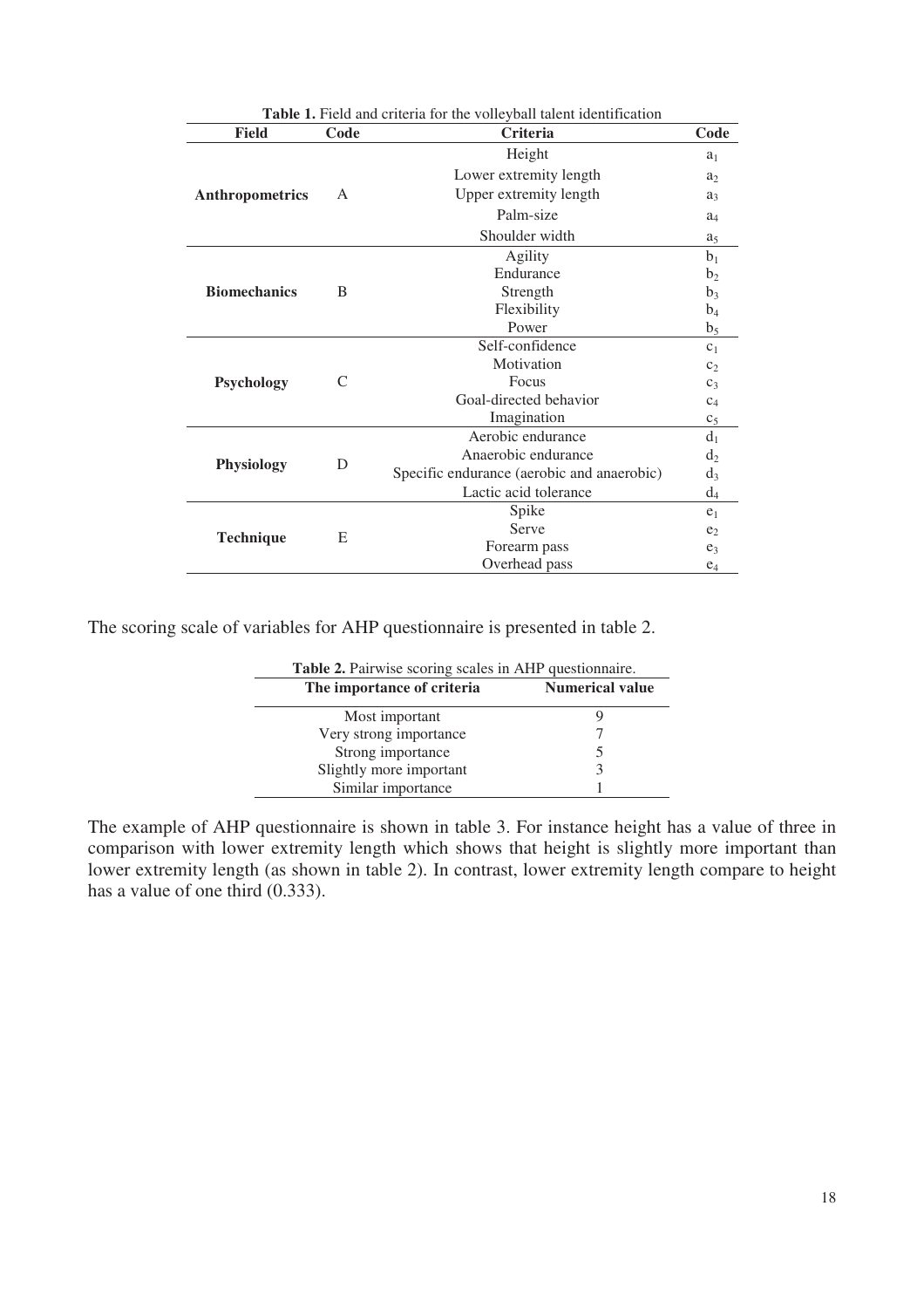|                            | Height          | L. extremity length | <b>Tuble of THIT questionnant for accertimiation</b> of criteria importance.<br>U. extremity length | Palm-size                 | Shoulder width       |  |
|----------------------------|-----------------|---------------------|-----------------------------------------------------------------------------------------------------|---------------------------|----------------------|--|
| Height                     |                 |                     |                                                                                                     |                           |                      |  |
| L. extremity length        | 0.333           |                     | 0.333                                                                                               |                           |                      |  |
| <b>U.</b> extremity length |                 |                     |                                                                                                     |                           |                      |  |
| Palm-size                  | 0.333           |                     | 0.333                                                                                               |                           |                      |  |
| Shoulder width             | 0.2             | 0.333               | 0.2                                                                                                 | 0.333                     |                      |  |
|                            | <b>Agility</b>  | <b>Endurance</b>    | <b>Strength</b>                                                                                     | <b>Flexibility</b>        | <b>Power</b>         |  |
| <b>Agility</b>             |                 |                     |                                                                                                     | 3                         | 0.333                |  |
| <b>Endurance</b>           | 0.2             |                     | 0.333                                                                                               | 0.333                     | 0.2                  |  |
| <b>Strength</b>            | 0.333           |                     |                                                                                                     |                           | 0.333                |  |
| Flexibility                | 0.333           |                     |                                                                                                     |                           | 0.333                |  |
| Power                      |                 |                     |                                                                                                     |                           |                      |  |
|                            | Self-confidence | <b>Motivation</b>   | Focus                                                                                               | Goal-directed behav.      | Imagination          |  |
| Self-confidence            |                 |                     |                                                                                                     |                           |                      |  |
| <b>Motivation</b>          |                 |                     |                                                                                                     |                           |                      |  |
| Focus                      | 0.333           | 0.2                 |                                                                                                     |                           |                      |  |
| Goal-directed behav.       | 0.2             | 0.142               | 0.333                                                                                               |                           |                      |  |
| Imagination                | 0.2             | 0.142               | 0.2                                                                                                 | 0.333                     |                      |  |
|                            | Aerobic endur.  | Anaerobic endur.    |                                                                                                     | <b>Specific endurance</b> | <b>LA</b> tolerance  |  |
| Aerobic endurance          |                 | 0.142               |                                                                                                     | 0.2                       |                      |  |
| Anaerobic endur.           |                 |                     |                                                                                                     |                           |                      |  |
| <b>Specific endurance</b>  |                 | 0.333               |                                                                                                     |                           |                      |  |
| Lactic acid tolerance      |                 | 0.142               | 0.333                                                                                               |                           |                      |  |
|                            | <b>Spike</b>    | <b>Serve</b>        |                                                                                                     | <b>Forearm pass</b>       | <b>Overhead</b> pass |  |
| <b>Spike</b>               |                 |                     |                                                                                                     |                           |                      |  |
| <b>Serve</b>               | 0.333           |                     |                                                                                                     |                           |                      |  |
| Forearm pass               | 0.2             | 0.333               |                                                                                                     |                           |                      |  |
| Overhead pass              | 0.142           | 0.2                 |                                                                                                     | 0.333                     |                      |  |

**Table 3.** AHP questionnaire for determination of criteria importance.

The results were analyzed by EXPERT CHOICE software and their main and weighted criteria were determined (Figure 1).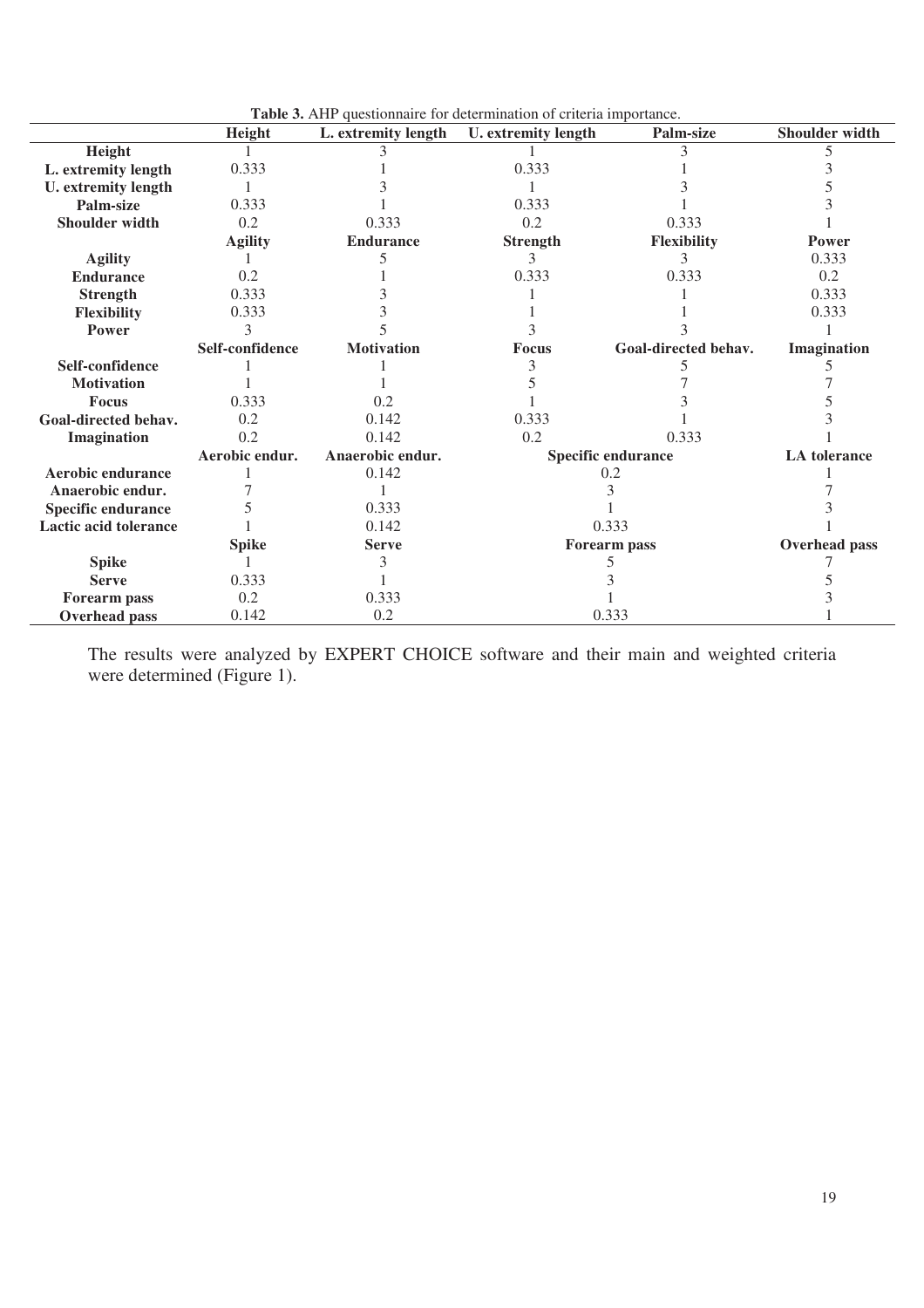



Classification of criteria based on their weights: Height  $(a_1,$  weight: 0.527) and upper extremity  $(a_3,$ weight: 0.224) in anthropometric field. Agility ( $b_1$ , weight: 0.429) and power ( $b_5$ , weight: 0.183) in biomechanical field. Self-confidence  $(c_1,$  weight: 0.355) and motivation  $(c_2,$  weight: 0.320) in psychology field. Specific endurance  $(d_3, \text{ weight: } 0.254)$  in physiology field. Spike  $(e_1, \text{ weight: } 1.254)$  $0.422$ ) and serve (e<sub>2</sub>, weight:  $0.354$ ) in technical field. These main and weighted criteria were inputs in smart model of talent identification. Afterwards, the norms of elites (14 to 16 years old) in the 5 fields which were measured by Brown (2003) were considered as comparison indices (Table 4). The fuzzy logic of MATLAB software was used as smart algorithm. The height and upper extremity length (anthropometry), agility and power (biomechanics), self-confidence and motivation (psychology), specific endurance (physiology), spike and serve (technical) were considered as main and weighted criteria. In the norms of elites measured by Brown the tape meter was used as measuring tool for height and upper extremity length (from acromion to distal phalange of third finger). The shuttle run (4×9) test was used for agility measurement. The standing long jump test was used for the power of lower extremity. The South Australian Sport Institute (SASI) questionnaire was used for quantification of the psychological criteria (self-confidence and motivation). The six-minute shuttle run test across the length of volleyball court was used for specific endurance. Running vertical jump test was used for measurement of spike technique. The serve test (one-minute serving in 6 zones of volleyball court) was used for serve technique.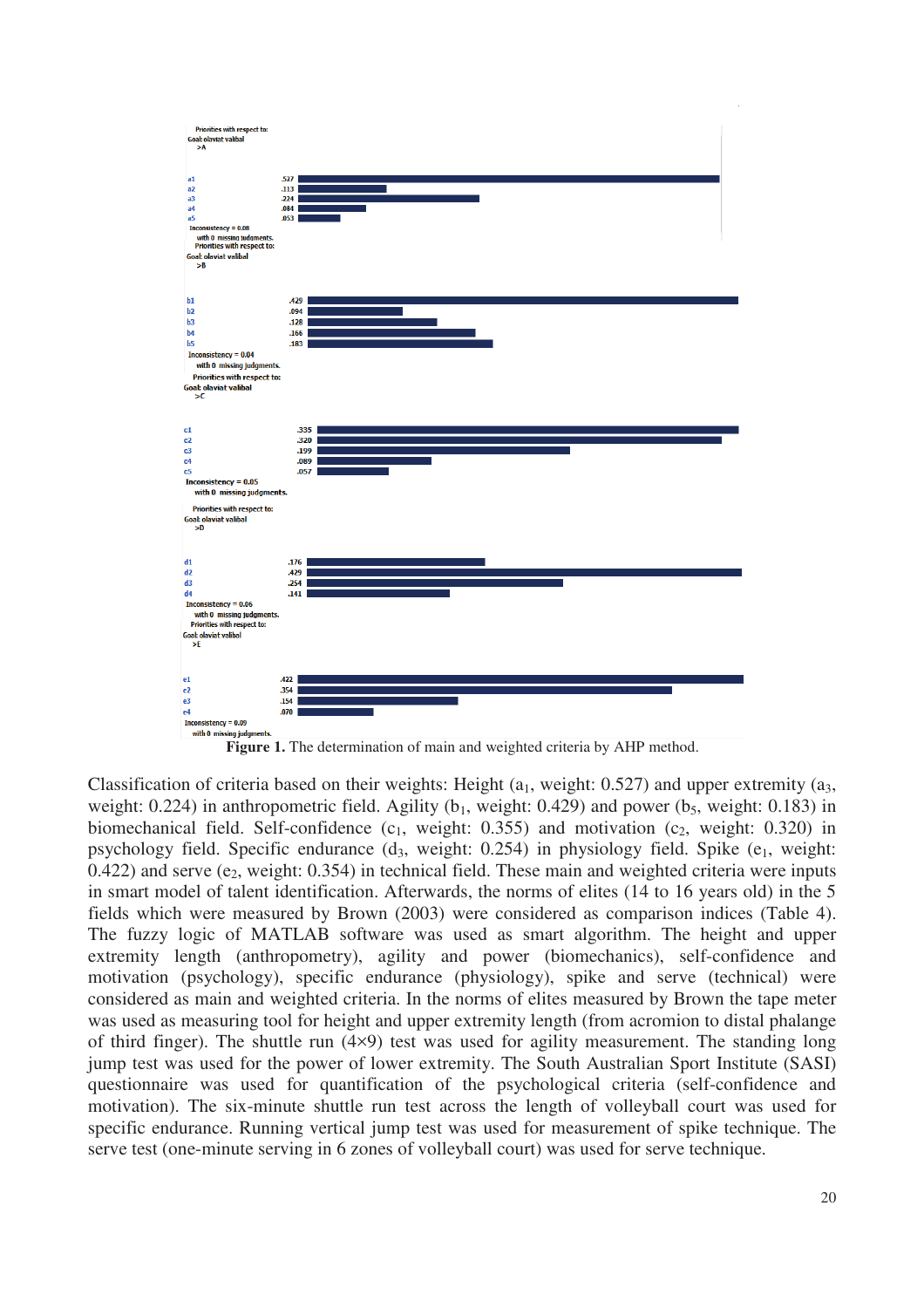| Row          | Volleyball talent identification criteria | Elite volleyball players (Mean $\pm$ SD) |
|--------------|-------------------------------------------|------------------------------------------|
| 1            | Height (cm)                               | $192.5 \pm 3$                            |
| $\mathbf{2}$ | Upper extremity length (cm)               | $75 \pm 3$                               |
| 3            | Agility (s)                               | $8.8 \pm 0.4$                            |
| 4            | Power (cm)                                | $220 \pm 5$                              |
| 5            | Self-confidence (score)                   | $43 \pm 3$                               |
| 6            | Motivation (score)                        | $42 \pm 4$                               |
| 7            | Specific endurance (number)               | $30 \pm 3$                               |
| 8            | Spike (cm)                                | $310 \pm 8$                              |
| 9            | Serve (number)                            | $18 \pm 4$                               |

**Table 4.** Main talent identification criteria norms of elite players ( $15 \pm 1$  years old).

#### **Fuzzy inputs**

The nine main and weighted criteria converted to fuzzy inputs based on elite volleyball player norms. The description is as follow: the mean of elite volleyball player norms in the main and weighted criteria (Very good); one standard deviation upper (Excellent); one standard deviation lower (Good); two standard deviation lower (Poor); three standard deviation lower (Weak). Figure 2 illustrates the fuzzy input of height and other criteria converted to fuzzy input as well.



**Figure 2.** The fuzzy input of height.

#### **Fuzzy outputs**

The outputs of smart model are in the range of 0 to 100 which are classified as follow: Unmatched (<10); Semi-matched (=30); Matched (=50); Brilliant (=70, elite volleyball player norms) and Rare (>90) (Figure 3). The other points between the above-mentioned ranges (10 to 90) are reported as ratio/fuzzy functions.



**Figure 3.** The fuzzy output of smart talent identification pattern.

#### **Fuzzy rules**

These rules are presented as conditional statement in the form of IF-THEN. By these rules the relation of inputs to outputs are as follow: weak to unmatched; poor to semi-matched; good to matched; very good to brilliant and excellent to rare. The weight of every input is reflected in the related fuzzy rule. After programming of fuzzy input, output and rules in MATLAB software the ability, talent and potential of volleyball players 14 to 16 years old will be evaluated. Our smart model of talent identification can also interpret the ratio/fuzzy conditions which are impossible in zero-one law.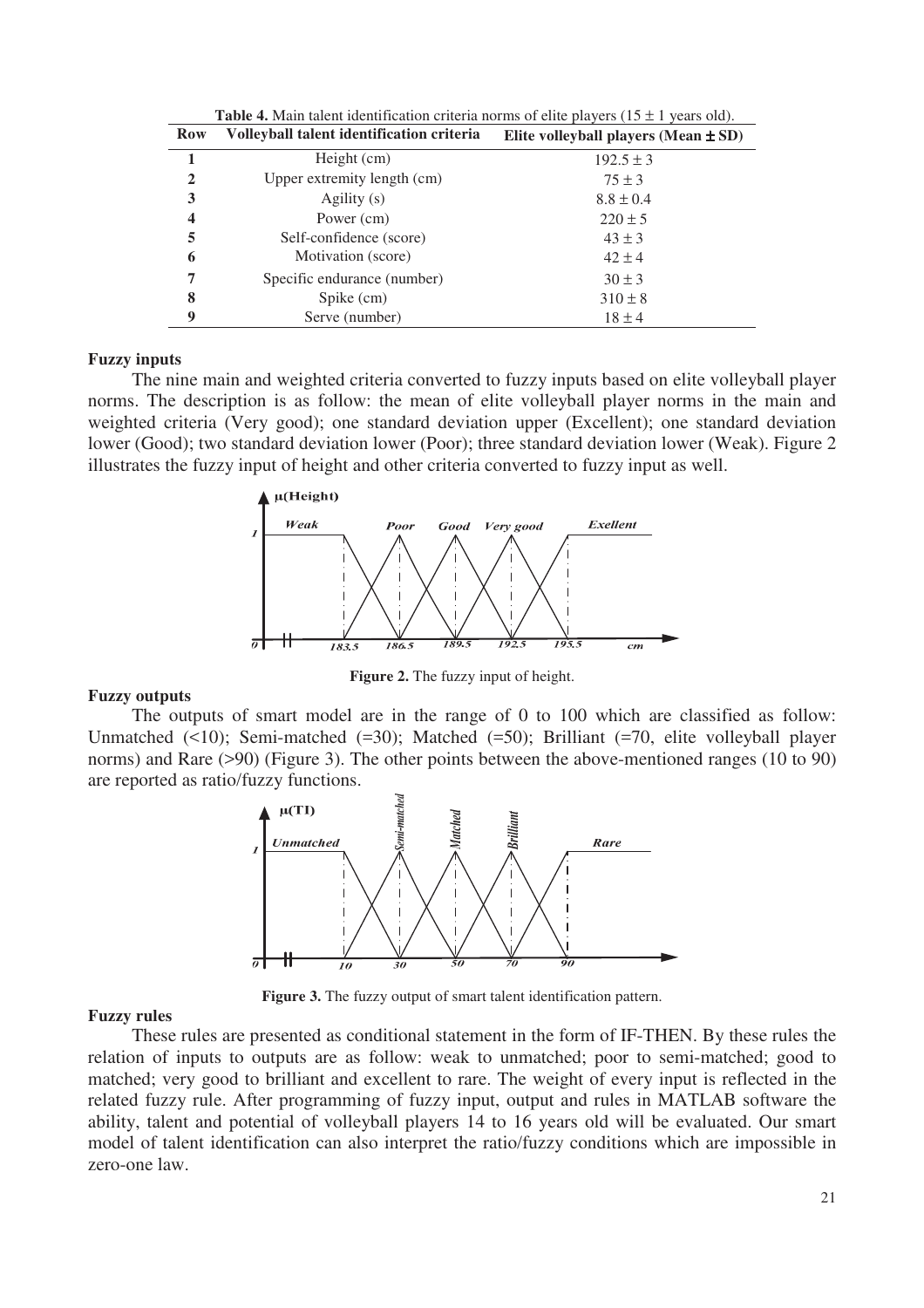#### **Results**

After running the smart model each record was compared with the norms of elite volleyball players and with regard to the weakness or strength of records the output was shown as a number in the range of 0 to 100. The effects of main and weighted criteria were assessed as the combination of ability and potential and according to the table 5 the output was shown as the percentage of unmatched, semi-matched, matched, brilliant and rare.

| <b>Row</b>              | Height (cm) | Upper extremity<br>length (cm) | Agility (s) | Power (cm) | Self-confidence<br>(score) | Motivation (score) | Specific endurance<br>(number) | Spike (cm) | Serve (number) | 100<br>$\mathbf{r}$<br>Output 0 | Volleyball talent identification |
|-------------------------|-------------|--------------------------------|-------------|------------|----------------------------|--------------------|--------------------------------|------------|----------------|---------------------------------|----------------------------------|
| $\mathbf{1}$            | 180         | 70                             | 8.5         | 210        | 38                         | 40                 | 30                             | 295        | 12             | 43.5                            | 32% semi-matched, 68% matched    |
| $\boldsymbol{2}$        | 190         | 73                             | 9.1         | 218        | 45                         | 44                 | 28                             | 310        | 16             | 65.3                            | 23% matched, 77% brilliant       |
| 3                       | 176         | 66                             | 8           | 198        | 42                         | 39                 | 29                             | 285        | 15             | 39.7                            | 51% semi-matched, 49% matched    |
| $\overline{\mathbf{4}}$ | 169         | 60                             | 9           | 195        | 41                         | 40                 | 26                             | 278        | 11             | 30                              | semi-matched                     |
| 5                       | 192.5       | 75                             | 8.8         | 220        | 43                         | 42                 | 30                             | 310        | 18             | 70                              | brilliant                        |
| 6                       | 204         | 79                             | 9.5         | 225        | 44                         | 45                 | 26                             | 325        | 18             | 76                              | 71% brilliant, 29% rare          |
| $\overline{7}$          | 188         | 69                             | 8.2         | 200        | 38                         | 39                 | 31                             | 301        | 11             | 50                              | matched                          |
| 8                       | 198         | 77                             | 8.9         | 213        | 46                         | 43                 | 25                             | 312        | 14             | 72                              | 91% brilliant, 9% rare           |
| 9                       | 183         | 67                             | 9.5         | 204        | 37                         | 39                 | 24                             | 298        | 17             | 31.2                            | 94% semi-matched, 6% matched     |
| 10                      | 154         | 51                             | 7.8         | 181        | 35                         | 35                 | 30                             | 260        | 11             | 30                              | semi-matched                     |

|  |  |  |  |  | Table 5. Outputs of smart model talent identification for 10 different records in volleyball players. |  |  |  |  |  |
|--|--|--|--|--|-------------------------------------------------------------------------------------------------------|--|--|--|--|--|
|--|--|--|--|--|-------------------------------------------------------------------------------------------------------|--|--|--|--|--|

#### **Discussion**

The results demonstrated that with the access to the elite player norms in main and weighted criteria and using the fuzzy logic algorithm the talent identification could be done. This research with combination of the scientific talent identification results and applying the artificial intelligence (fuzzy logic) represented a smart model of talent identification in volleyball. The result of our study was in line with Brown et al. study (2003) and the results of volleyball federation talent identification committee of Islamic Republic of Iran (2016) in determination of elite volleyball player norms, meaning that if the norms of elites (14 to 16 years old) are entered as inputs the output will be the status of brilliant and if the lower records are entered (dependent on the degree of weakness) the status unmatched, semi-matched or matched or combination of them (unmatched/semi-matched, semi-matched/matched or matched/brilliant) will be reported and the records upper than elites show brilliant/rare or rare status. The smart model of talent identification considers the abilities and potentials of volleyball players in main and weighted criteria. The model summates the numerical value of every record after comparing with the elite norms to show the final output, so the output is a reflection of all records. In traditional talent identification all aspects were not considered [15-17]. There are only few studies which represent valid methods, models or software; Papic and Rogulj (2009) showed the sport talent identification (STI) parameters in fuzzy mode and believed that the absolute zero-one law (exist or not exist) is not efficient in STI but did not define a specific model [18]. Noori and Sadeghi (2013) designed a software based on fuzzy logic in main criteria of basketball talent identification [19]. It is necessary to design similar models or software in other sports in order to identify the athlete talents and enhance the duration of championships as well as achieving the best ranks in the international competitions.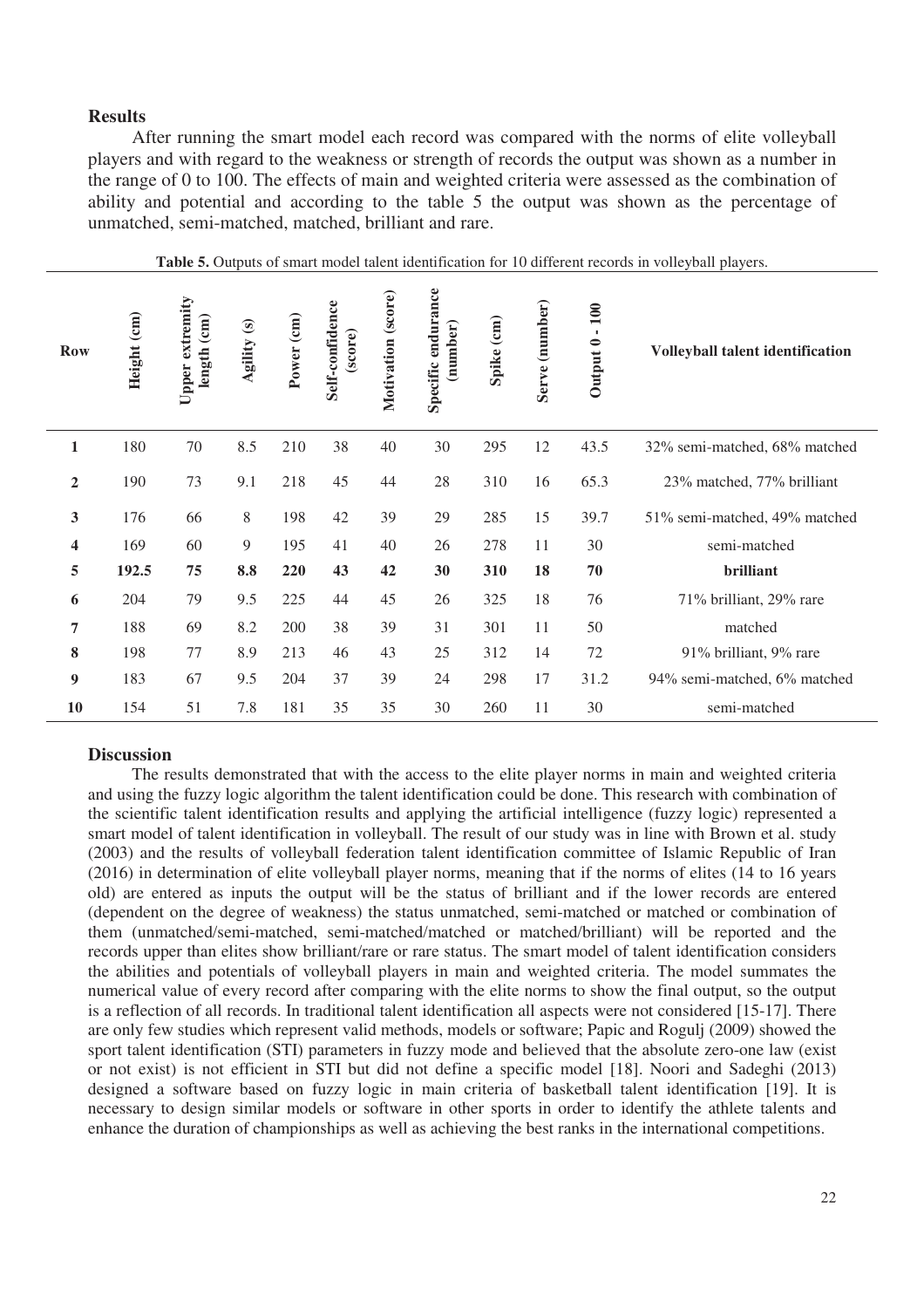## **Conclusion**

Appropriate and accurate selection of main volleyball talent identification criteria and their weights leads to designing a useful smart model which could be helpful and advantageous for federations, committees and the coaches. The scientific smart model of talent identification causes a standard policy in volleyball talent identification.

# **Conflict of Interest**

This smart model was designed by the author.

# **Acknowledgement**

The authors appreciate the members of talent identification committee of Islamic Republic of Iran volleyball federation and special thanks to Mohammadhassan Peymanfar and Mahmoud Afshardoost. This research is supported by Faculty of Physical Education and Sport Sciences, Kharazmi University.

#### **References**

- 1. Anshel, M.H. and R. Lidor, *Talent detection programs in sport: The questionable use of psychological measures.* Journal of Sport Behavior, 2012; **35**(3):239.
- 2. Green, M. and B. Houlihan, *Elite sport development: Policy learning and political priorities*. 2005: Psychology Press.
- 3. Zheng, J. and S. Chen, *Exploring China's success at the Olympic Games: a competitive advantage approach.* European Sport Management Quarterly, 2016; **16**(2):148-171.
- 4. Vaeyens, R., et al., *Talent identification and development programmes in sport.* Sports medicine, 2008; **38**(9):703-714.
- 5. Sheppard, J.M., T.J. Gabbett, and L.-C.R. Stanganelli, *An analysis of playing positions in elite men's volleyball: considerations for competition demands and physiologic characteristics.* The Journal of Strength & Conditioning Research, 2009; **23**(6):1858-1866.
- 6. Pimenta, E.M., et al., *Effect of ACTN3 gene on strength and endurance in soccer players.* The Journal of Strength & Conditioning Research, 2013; **27**(12):3286-3292.
- 7. Votteler, A. and O. Höner, *The relative age effect in the German Football TID Programme: Biases in motor performance diagnostics and effects on single motor abilities and skills in groups of selected players.* European journal of sport science, 2014; **14**(5):433-442.
- 8. Bailey, R. and D. Collins, *The standard model of talent development and its discontents.* Kinesiology Review, 2013; **2**(4):248-259.
- 9. Breitbach, S., S. Tug, and P. Simon, *Conventional and Genetic Talent Identification in Sports: Will Recent Developments Trace Talent?* Sports Medicine, 2014; **44**(11):1489-1503.
- 10. Jakovljević, S., et al., *The influence of anthropometric characteristics on the agility abilities of 14 year-old elite male basketball players.* Facta universitatis-series: Physical Education and Sport, 2011; **9**(2):141-149.
- 11. Barreiros, A., J. Côté, and A.M. Fonseca, *From early to adult sport success: Analysing athletes' progression in national squads.* European Journal of Sport Science, 2014; **14**(sup1):S178-S182.
- 12. O'Connor, D., P. Larkin, and A. Mark Williams, *Talent identification and selection in elite youth football: An Australian context.* European journal of sport science, 2016; **16**(7):837-844.
- 13. Abbott, A. and D. Collins, *Eliminating the dichotomy between theory and practice in talent identification and development: considering the role of psychology.* Journal of sports sciences, 2004; **22**(5):395-408.
- 14. Wang, L.-X., *Adaptive fuzzy systems and control: design and stability analysis*. 1994: Prentice-Hall, Inc.
- 15. le Gall, F., et al., *Anthropometric and fitness characteristics of international, professional and amateur male graduate soccer players from an elite youth academy.* Journal of Science and Medicine in Sport, 2010; **13**(1):90-95.
- 16. Zary, J., et al., *The somatotype and dermatoglyphic profiles of adult, junior and juvenile male Brazilian top-level volleyball players.* Science & Sports, 2010; **25**(3):146-152.